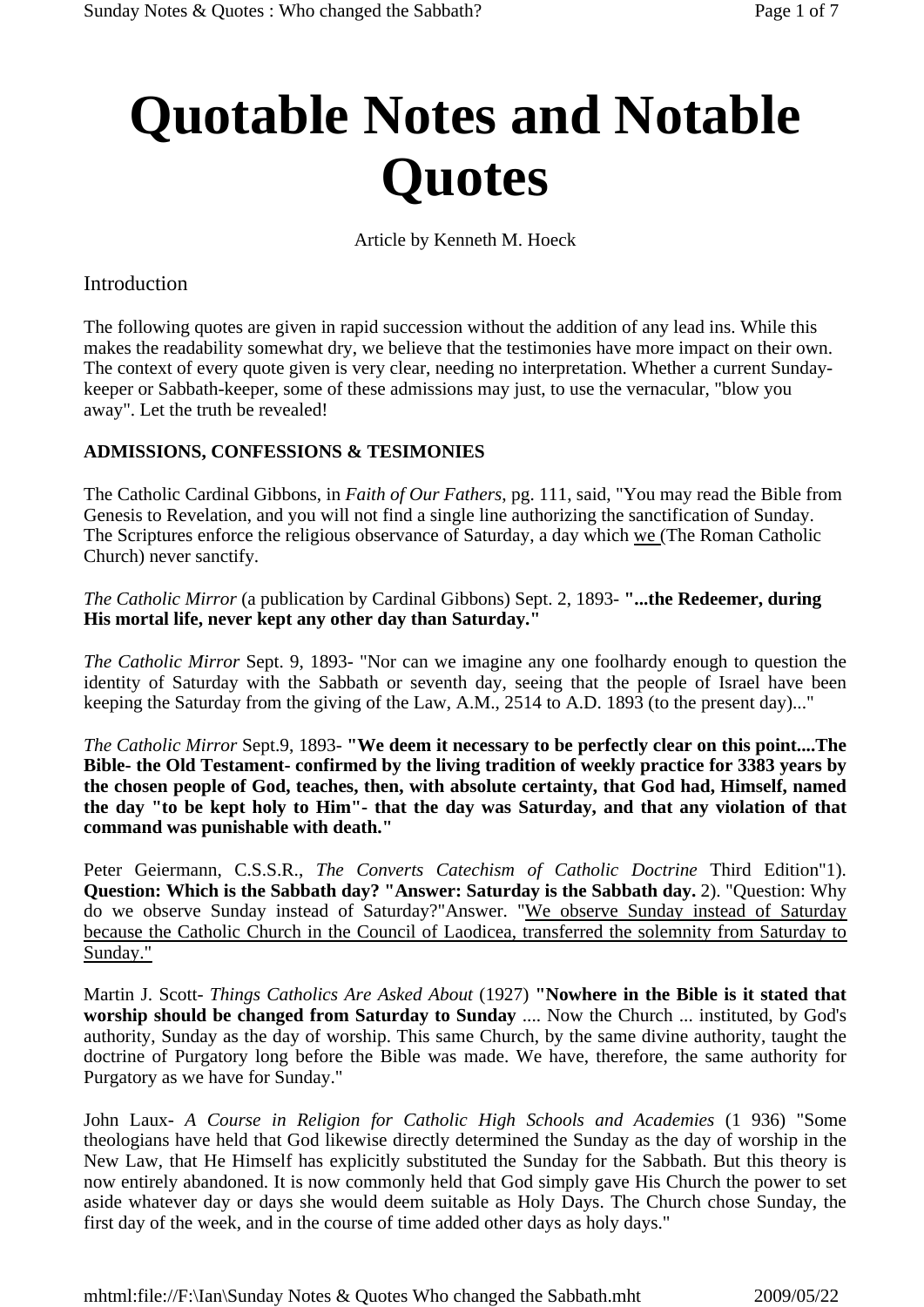Peter R. Kraemer- Catholic Church Extension Society (1975), Chicago, Illinois. "Regarding the change from the observance of the Jewish Sabbath to the Christian Sunday, I wish to draw your attention to the facts:"1) That Protestants, **who accept the Bible as the only rule of faith and religion, should by all means go back to the observance of the Sabbath.** The fact that they do not, but on the contrary observe the Sunday, stultifies them in the eyes of every thinking man."2) We Catholics do not accept the Bible as the only rule of faith. Besides the Bible we have the living Church, the authority of the Church, as a rule to guide us. We say, this Church, instituted by Christ to teach and guide man through life, has the right to change the ceremonial laws of the Old Testament and hence, we accept her change of the Sabbath to Sunday. **We frankly say, yes, the Church made this change, made this law, as she made many other laws**, for instance, the Friday abstinence, the unmarried priesthood, the laws concerning mixed marriages, the regulation of Catholic marriages and a thousand other laws. "It is always somewhat laughable, to see the Protestant churches, in pulpit and legislation, demand **the observance of Sunday, of which there is nothing in their Bible."**

Anglican- Isaac Williams- *Plain Sermons on the Catechism* "And where are we told in the Scriptures that we are to keep the first day at all? **We are commanded to keep the seventh**; but we are nowhere commanded to keep the first day .... The reason why we keep the first day of the week holy instead of the seventh is for the same reason that we observe many other things, not because the Bible, but because the church has enjoined it."

Protestant- Canon Eyton,- *The Ten Commandments* "There is no word, no hint, in the New Testament about abstaining from work on Sunday .... into the rest of Sunday no divine law enters .... The observance of Ash Wednesday or Lent stands exactly on the same footing as the observance of Sunday."

Episcopal - 'The Bible commandment says on the seventh day thou shalt rest. That is Saturday. Nowhere in the Bible is it laid down that worship should be done on Sunday." Philip Carrington, *Toronto Daily Star*, October 26, 1949.

Baptist - Harold Lindsell, former editor of Christianity , said, **'There is nothing in Scripture that requires us to keep Sunday rather than Saturday as a holy day."** *Christianity Today*, November 5, 1976.

Baptist Dr. Edward T. Hiscox,-a paper read before a New York ministers' conference, Nov. 13, 1893, reported in *New York Examiner*, Nov. 16, 1893. "There was and is a commandment to keep holy the Sabbath day, but that Sabbath day was not Sunday. It will be said, however, and with some show of triumph, that the Sabbath was transferred from the seventh to the first day of the week .... Where can the record of such a transaction be found? Not in the New Testament absolutely not. ......**."To me it seems unaccountable that Jesus, during three years' intercourse with His disciples, often conversing with them upon the Sabbath question . . . never alluded to any transference of the day; also, that during forty days of His resurrection life, no such thing was intimated**........ "Of course, I quite well know that Sunday did come into use in early Christian history . . . . But what a pity it comes branded with **the mark of paganism**, and **christened with the name of the sun god, adopted and sanctioned by the papal apostasy**, and bequeathed as a sacred legacy to Protestantism!"

William Owen Carver- *The Lord's Day in Our Day* "There was never any formal or **authoritative** change from the Jewish seventh-day Sabbath to the Christian first-day observance."

Dr. R. W. Dale(Congregationalist)- *The Ten Commandments* " . . . it is quite clear that however rigidly or devotedly we may spend Sunday, we are not keeping the Sabbath - - . . the Sabbath was founded on a specific Divine command. We can plead no such command for the obligation to observe Sunday .... There is not a single sentence in the New Testament to suggest that we incur any penalty by violating the supposed sanctity of Sunday."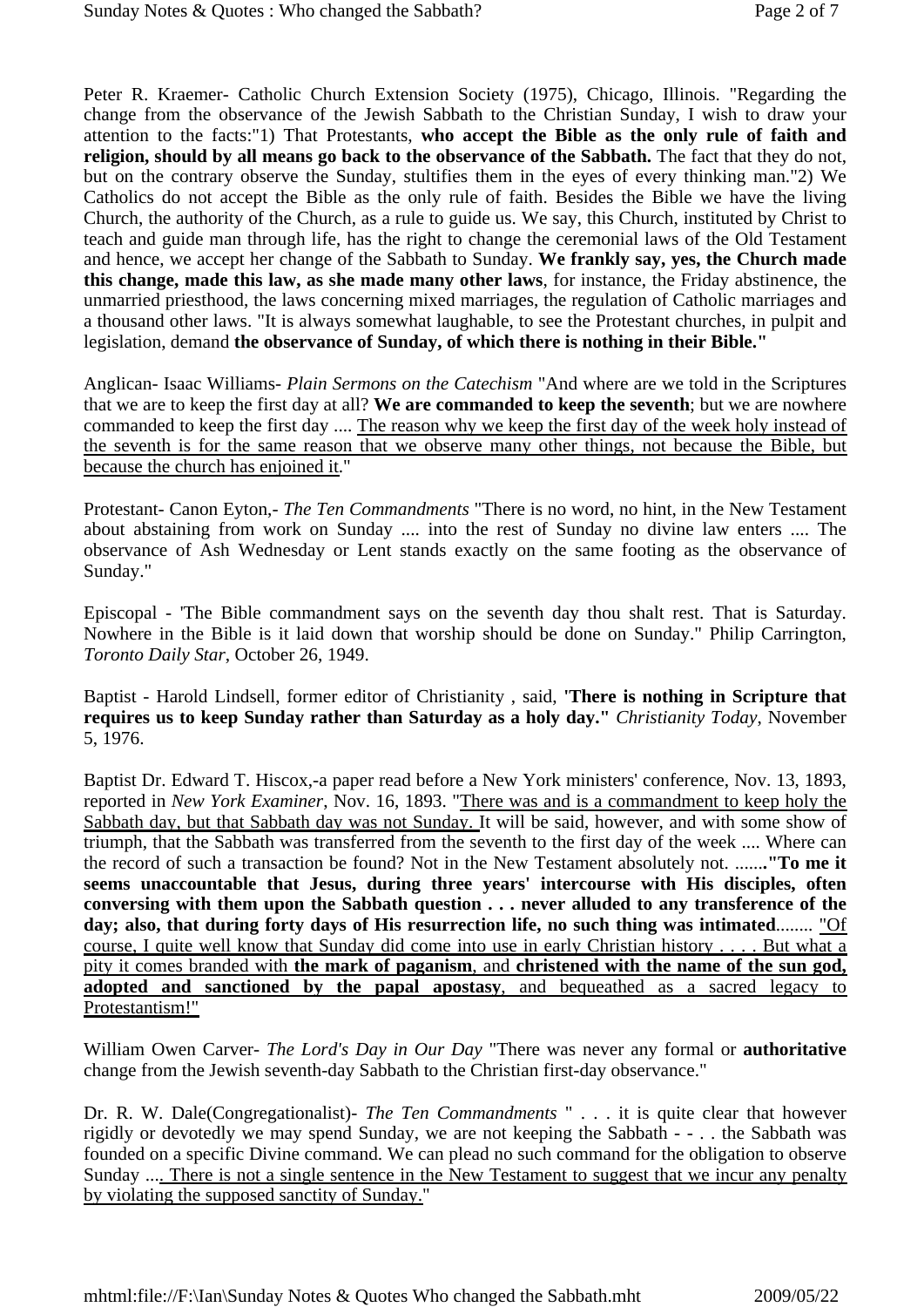Congregationalist Timothy Dwight- *Theology: Explained and Defended* (1823)- " . . . the Christian Sabbath [Sunday] is not in the Scriptures, and was not by the primitive Church called the Sabbath."

*First Day Observance*, pp. 17, 19."The first day of the week is commonly called the Sabbath. **This is a mistake.** The Sabbath of the Bible was the day just preceding the first day of the week. **The first day of the week is never called the Sabbath anywhere in the entire Scriptures. It is also an error to talk about the change of the Sabbath from Saturday to Sunday. There is not in any place in the Bible any intimation of such a change**."

"*The Sunday Problem*"- United Lutheran Church (1923), "We have seen how gradually the impression of the Jewish sabbath faded from the mind of the Christian Church, and how completely the newer thought underlying the observance of the first day took possession of the church. We have seen that the Christians of the first three centuries never confused one with the other, but for a time celebrated both."

Lutheran- Dr. Augustus Neander, *The History of the Christian Religion and Church* (1843)"The festival of Sunday, like all other festivals, was always only a human ordinance, and it was far from the intentions of the apostles to establish a Divine command in this respect, far from them, and from the early apostolic Church, to transfer the laws of the Sabbath to Sunday."

John Theodore Mueller (a Lutheran) - *Sabbath or Sunday*- **"But they err in teaching that Sunday has taken the place of the Old Testament Sabbath and therefore must be kept as the seventh day had to be kept by the children of Israel .... These churches err in their teaching, for Scripture has in no way ordained the first day of the week in place of the Sabbath. There is simply no law in the New Testament to that effect."**

"Take the matter of Sunday. There are indications in the New Testament as to how the church came to keep the first day of the week as its day of worship, but there is no passage telling Christians to keep that day, or to transfer the Jewish Sabbath to that day." Methodist- Harris Franklin Rall, *Christian Advocate*, July 2, 1942

Methodist, Clovis G. Chappell- *Ten Rules For Living*- 'The reason we observe the first day instead of the seventh is based on no positive command. **One will search the Scriptures in vain for authority for changing from the seventh day to the first."** 

John Wesley- *The Works of the Rev. John Wesley* **"But, the moral law contained in the ten commandments, and enforced by the prophets, he [Christ] did not take away. It was not the design of his coming to revoke any part of this. This is a law which never can be broken .... Every part of this law must remain in force upon all mankind, and in all ages; as not depending either on time or place, or any other circumstances liable to change, but on the nature of God and the nature of man, and their unchangeable relation to each other**." (Wesley was a Methodist)

"The Sabbath instituted in the beginning and confirmed again and again by Moses and the Prophets, *has never been abrogated*. A part of the moral law, not a part or tittle of its sanctity has been taken away."- New York Herald 1874, on the Methodist Episcopal Bishops Pastoral 1874.

Another Methodist, Dwight L. Moody- *Weighed and Wanting*, The Sabbath was binding in Eden, and it has been in force ever since. This fourth commandment begins with the word 'remember,' showing that the Sabbath already existed when God Wrote the law on the tables of stone at Sinai. **How can men claim that this one commandment has been done away with when they will admit that the other nine are still binding?"**

"It seems to have been customary in the Celtic churches of early times, in Ireland as well as Scotland, to keep Saturday, the Jewish Sabbath, as a day of rest from labour. They obeted the fourth commandment literally upon the seventh day of the week." - Professor James C. Moffat, DD.,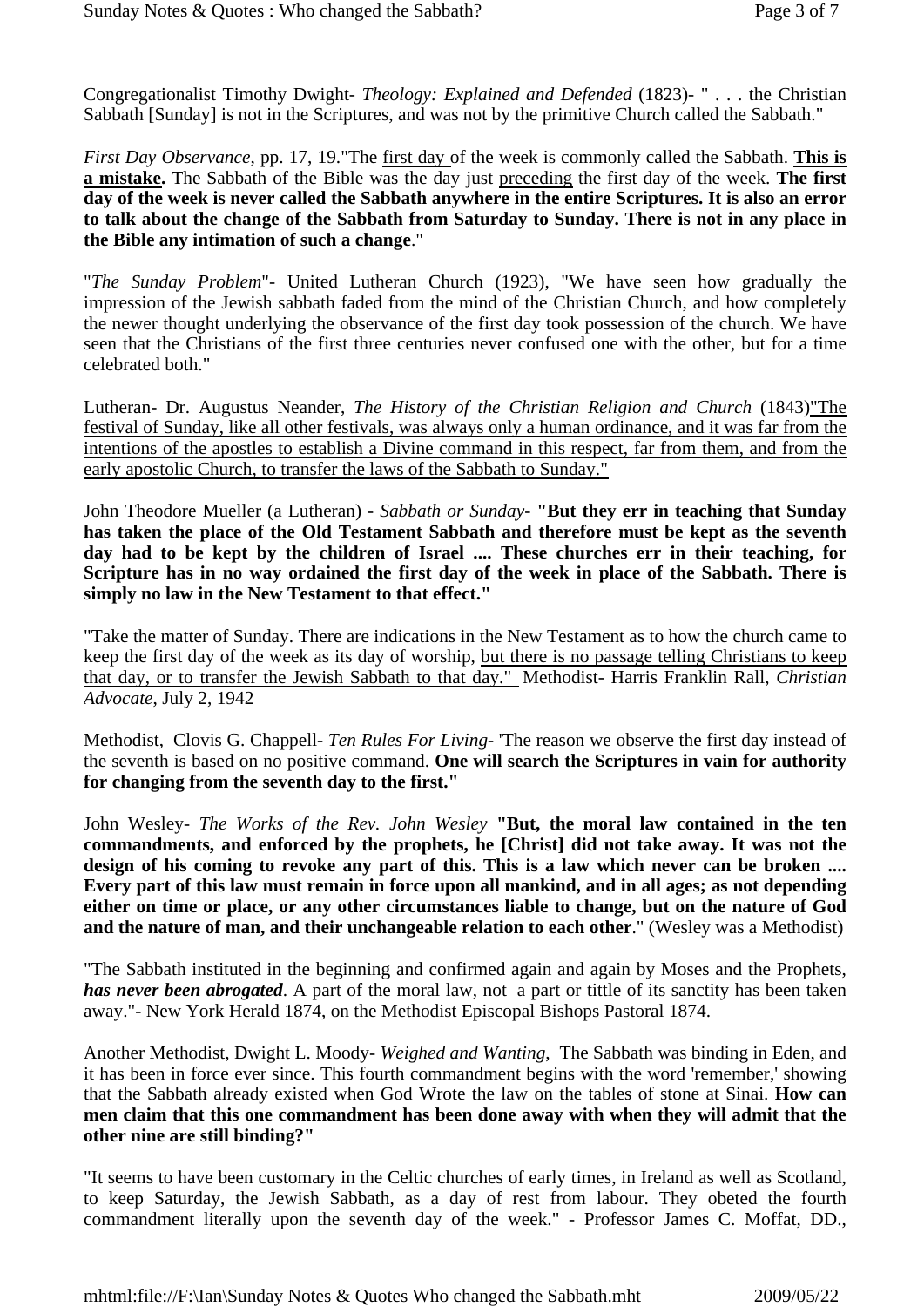Professor of Church History at Princeton.; from *The Church in Scotland, pp140.*

Dr. Hefele, *Concilliengesch 3, 512, sec. 362* about the Council of Liftinae, Belgium AD 745 (attended by Boniface)- "The third allocution of this council warns against the observance of the Sabbath, referring to the decree of the council of Laodicea"

Dr. Hefele, *Concilliengesch 4, 346-352, sec 478* quoting Pope Nicholas I answer to a question from Bogaris the prince of Bulgaria- "One is to cease from work on Sunday, but not also on the Sabbath" /On the subject of the same letter- "The head of the Greek Church , offended at the interference of the papacy, declared the Pope ex-communicated"- *Truth Triumphant pp 232*

"They worked on Sunday, but kept Saturday in a sabbatical manner...These things Margaret abolished" - *A History of Scotland from the Roman Occupation*, speaking of Queen Margaret's (a Catholic) decree.

"During the first crusade, Pope Urban II decreed at the council of Clermont (AD 1095) that the Sabbath be set aside in hounour of the Virgin Mary."- *History of the Sabbath p 672*

"There is much evidence that the Sabbath prevailed in Wales universally until AD 1115, when the first Roman bishop was seated at St. David's. The old Welsh Sabbath-keeping churches did not even then altogether bow the knee to Rome, but fled to their hiding places." - Lewis, *Seventh Day Baptists in Europe and America, Vol 1, p 29*

Josephus , first century Historian, says : "There is not any city of the Grecians, nor any of the barbarians, nor any nation whatsoever, whither our custom of resting on the seventh day hath not come!" M'Clathie, *Notes and Queries on China and Japan*. (edited by Dennys),Vol.4, Nos. 7,8, p.100.

"It was the practice generally of the Easterne Churches; and some churches of the west..For in the church of Millaine [Milan];.. it seemes the Saturday was held in farre esteeme ..Not that the Easterne churches, or any of the rest which observed that day, were inclined to Iudaisme [Judaism]; but that they came together on the Sabbath day, to worship Iesus [Jesus] Christ the Lord of the Sabbath." , Dr. Heylyn's- *History of the Sabbath* Part 2, pp. 73,74, London: 1636

"The primitive Christians did keep the Sabbath of the Jews;..therefore the Christians for a long time together, did keep their conventions on the Sabbath, in which some portion of the Law were read: and this continued till the time of the Laodicean council." *The Whole Works of Jeremey Taylor, Vol. IX*, p416 (R. Heber's Edition, Vol.XII, p.416)

"The gentile Christians observed also the Sabbath." *Gieseler's Church History*, Vol.1, ch.2, par.30, p.93.

"The first matter concerned a keeping holy of Saturday. It had come to the earth of the archbishop that people in different places of the kingdom had ventured the keeping holy of Saturday. **It is strictly forbidden- it is stated- in the Church-Law, for any one to keep or adopt holy-days. outside of those which the pope,archbishop, or bishops appoint.**" - speaking of the Church Council held at Bergen, Norway in the year 1435, *The History of the Norwegian Church under Catholicism*, R. Keyser, Vol II, p 488. Oslo: 1858.

**"It will surely be far safer to observe the seventh day, according to express commandment of God, than on the authority of mere human conjecture to adopt the first."**- Jihn Milton, *Sab. Lit.* pp 46-54.

"Thus we see Dan. 7 , 25, fulfilled, the little horn changing 'times and laws'. Therefore it appears to me that all who keep the first day for the Sabbath are Pope's Sunday-keepers and God's Sabbathbreakers."- American Elder T.M. Preble, Feb 13 1845.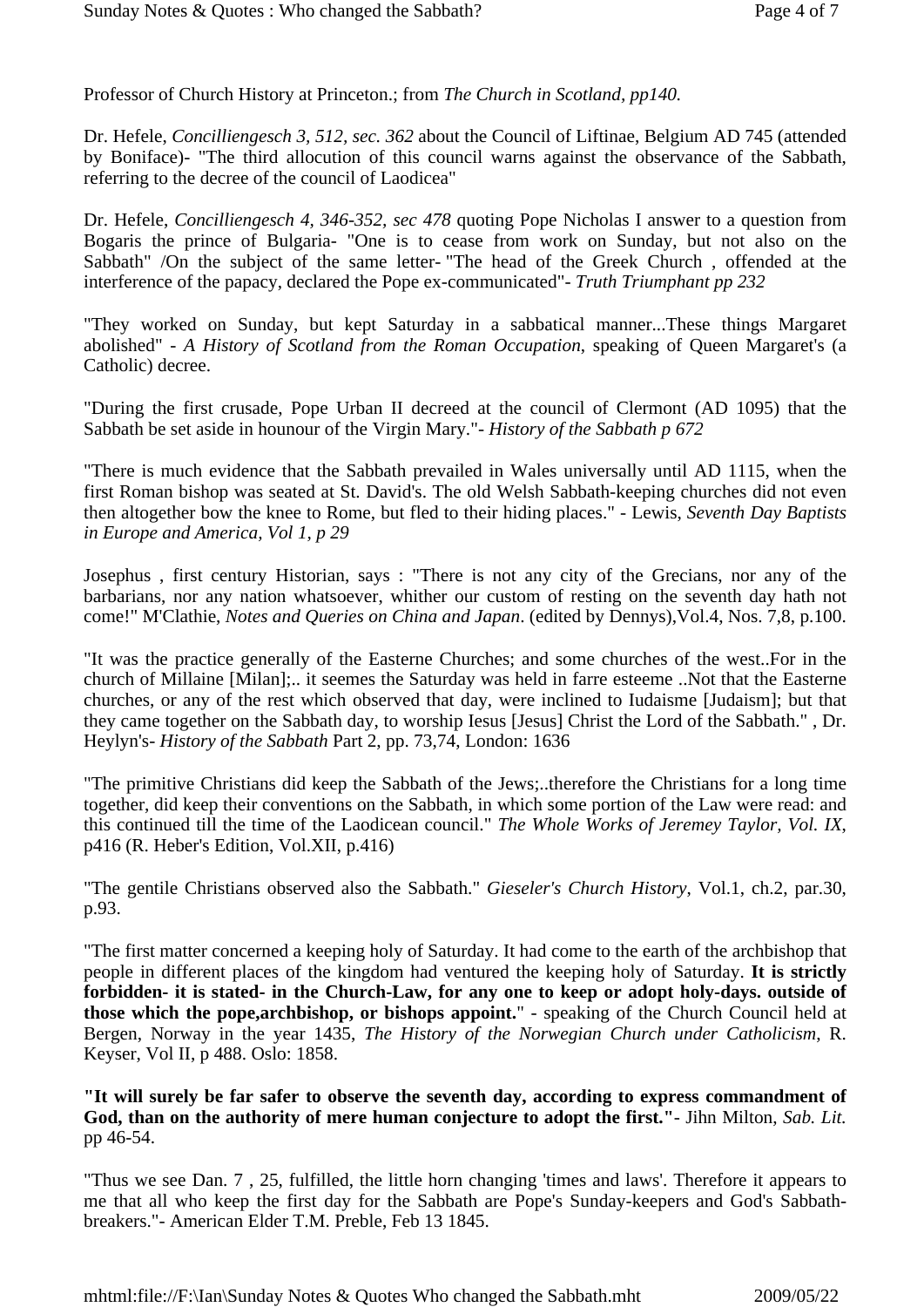## **SABBATH CHANGED TO SUNDAY?**

All scholars and religions agree that the Sabbath of the Old and New Testaments was the seventh-day of the week and not the first day. Here are some more quotes, many directly from Roman Catholic sources, which show what God's word says and how the impudent post-apostolic RC church changed the law of God in their own eyes.

"Down even to the fifth century the observance of the Jewish Sabbath was continued in the Christian church." Ancient Christianity Exemplified, Lyman Coleman, Ch.26, sec. 2, p.527.

"Our Saturday. The custom to call the Lord's day Sabbath did not commence until a thousand years later." Adamnan's *Life of Columba* p.230, Dublin, 1857

"According to the Assyrian-Babilonian conception, the particular stress lay necessarily on the number seven...The whole week pointed prominently towards the seventh day, the feast day, the rest day, in this day it collected, in this day it also consumated. 'Sabbath' is dervied from both 'rest' and 'seven'. With the Egyptians it was the reverse...for them on the contrary the sun-god was the beginning and origin of all things. The day of the sun, Sunday, became necessarily for them the feast day...The holiday was transferred from the last to the first day of the week." *Daglige Liv i Norden*, Vol.XIII, pp.54,55.

"The seven planetary names of the days were at the close of the second century A.D., prevailing everywhere in the Roman Empire...This astrology originated in Egypt, where Alexandria now so loudly proclaimed it to all... 'The day of the sun' was the Lord's day, the chiefest and first of the week. The evil and fatal Saturn's day was the last of the week on which none could celebrate a feast.. *Daglige Liv i Norden*, Vol.XIII, pp.91,92

"This Sunday law constituted no real favoratism to Christianity..... It is evident from all his statuatory provisions that the Emperor during the time 313-323 with full consciousness has sought the realisation of his religeous aim: the amalgamation of heathenism and Christianity." -Dr. A.Chr. Bang - *Kirken og Romerstaten* (The Church and the Roman State) p.256. Christiania, 1879

T. Enright, C.S.S.R., in a lecture at Hartford, Kansas, Feb. 18, 1884. "I have repeatedly offered \$1,000 to anyone who can prove to me from the Bible alone that I am bound to keep Sunday holy. There is no such law in the Bible. It is a law of the holy Catholic Church alone. The Bible says, 'Remember the Sabbath day to keep it holy.' **The Catholic Church says: 'No. By my divine power I abolish the Sabbath day and command you to keep holy the first day of the week.'** And lo! The entire civilized world bows down in a reverent obedience to the command of the holy Catholic Church."

"The seventh-day Sabbath was...solmenised by Christ, and primitive Christians, till the Laodicean Council did in a manner quite abolish the observations of it." - Dissertation on the Lord's Day pp. 33, 34, 44

"Because the Third Commandment (which is really the fourth commandment but Catholicism does away with the second commandment so they do not have to acknowledge their idolatry which to them makes the Sabbath the third~kh) depends upon the remembrance of God's saving works and because Christians saw the definitive time inaugurated by Christ as a new beginning, they made the first day **after** the Sabbath a festive day, for that was the day on which the Lord rose from the dead."- Pope John Paul II-DIES DOMINI-Dies Hominis v.18, May 31, 1998

Augsburg Confession of Faith art. 28; written by Melanchthon, approved by Martin Luther, 1530; as published in The Book of Concord of the Evangelical Lutheran Church "They [Roman Catholics] refer to the Sabbath Day, as having been changed into the Lord's Day, contrary to the Decalogue, as it seems. Neither is there any example whereof they make more than concerning the changing of the Sabbath Day. Great, say they, is the power of the Church, since it has dispensed with one of the Ten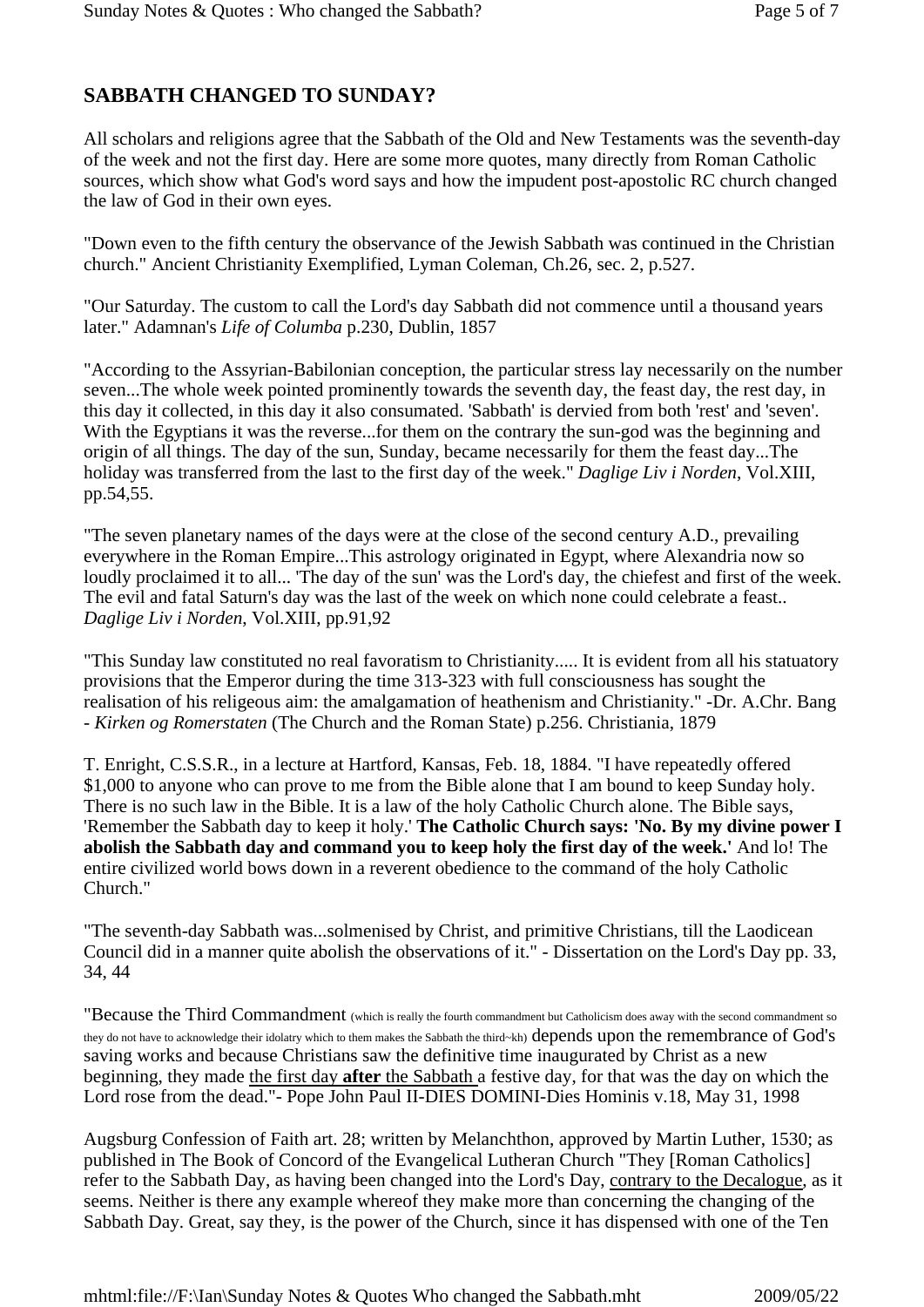## Commandments!"

"The distinction of Sunday from the Jewish Sabbath grew ever stronger in the mind of the Church, even though there have been times in history when, because the obligation of Sunday rest was so emphasized, the Lord's Day tended to become more like the Sabbath. Moreover, there have always been groups within Christianity which observe both the Sabbath and Sunday as "two brother days"."- (v.23)Pope John Paul II-DIES DOMINI-Dies Hominis, May 31, 1998

"The ancient Christians were very careful in the observation of Saturday, or the seventh-day...It is plain that the Oriental churches, and the greatest part of the world, observed the Sabbath as a festival...Anthanasius likewise tells us that they held religious assemblies on the Sabbath, **not because they were infected with Judaism, but to worship Jesus, the Lord of the Sabbath**, Epiphanius says the same." - Antiquities of the Christian Church, Vol II, Book XX

"'And on the seventh day God rested from the work he had done. ... He blessed the seventh day and hallowed it'. The 'shabbat', the biblical sabbath is tied to this mystery of God's rest. If we Christians celebrate the Lord's day on Sunday, it is because on that day the Resurrection of Christ occurred." Pope John Paul II-July 12 1998

Stephen Keenan- A Doctrinal Catechism Third Edition "Question: Have you any other way of proving that the Church has power to institute festivals of precept? "Answer: Had she not such power, she could not have done that in which all modern religionists agree with her-she could not have substituted the observance of Sunday, the first day of the week, for the observance of Saturday, the seventh day**, a change for which there is no Scriptural authority.**"

Daniel Ferres- ed., Manual of Christian Doctrine (1916) "Question: How prove you that the Church hath power to command feasts and holy days? "Answer. By the very act of changing the Sabbath into Sunday, which Protestants allow of, and therefore they fondly contradict themselves, by keeping Sunday strictly, and breaking most other feasts commanded by the same Church.'

The Catholic Press said, **"Sunday is a Catholic institution, and its claims to observation can be defended only on Catholic principles . . . From beginning to end of Scripture there is not a single passage that warrants the transfer of week public worship from the last day of the week to the first."**- CATHOLIC PRESS, (Sydney, Australia), Aug. 25, 1900.

James Cardinal Gibbons, Archbishop of Baltimore (1877-1921), in a signed letter."Is Saturday the seventh day according to the Bible and the Ten Commandments? I answer yes. Is Sunday the first day of the week and did the Church change the seventh day - Saturday- for Sunday, the first day? I answer yes. **Did Christ change the day'? I answer no!**" Faithfully yours, J. Card. Gibbons"

"The Catholic Church, . . . by virtue of her divine mission, changed the day from Saturday to Sunday."- The Catholic Mirror, official publication of James Cardinal Gibbons, Sept. 23, 1893.

Catholic Virginian Oct. 3, 1947- "To Tell You the Truth." "For example, nowhere in the Bible do we find that Christ or the Apostles ordered that the Sabbath be changed from Saturday to Sunday. We have the commandment of God given to Moses to keep holy the Sabbath day, that is the 7th day of the week, Saturday. Today most Christians keep Sunday because it has been revealed to us by the [Roman Catholic] church outside the Bible."

"Wise pastoral intuition suggested to the Church the christianization of the notion of Sunday as "the day of the sun", which was the Roman name for the day and which is retained in some modern languages.(29) This was in order to draw the faithful away from the seduction of cults which worshipped the sun, and to direct the celebration of the day to Christ, humanity's true "sun "-Pope John Paul II-DIES DOMINI-Dies Hominis, May 31, 1998